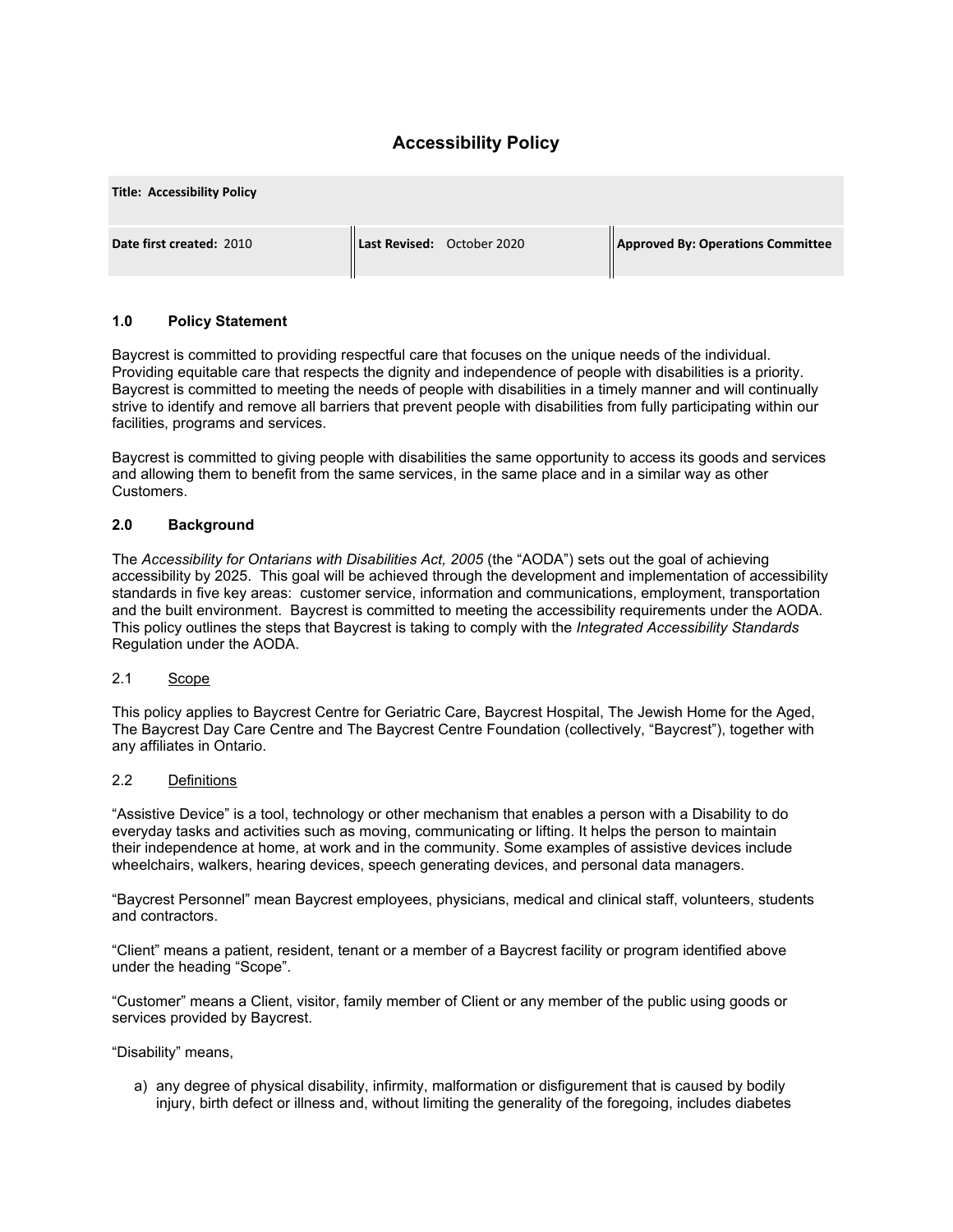mellitus, epilepsy, a brain injury, any degree of paralysis, amputation, lack of physical coordination, blindness or visual impediment, deafness or hearing impediment, muteness or speech impediment, or physical reliance on a guide dog or other animal or on a wheelchair or other remedial appliance or device,

- b) a condition of mental impairment or a developmental disability,
- c) a learning disability, or a dysfunction in one or more of the processes involved in understanding or using symbols or spoken language,
- d) a mental disorder, or
- e) an injury or disability for which benefits were claimed or received under the insurance plan established under the *Workplace Safety and Insurance Act, 1997*.

"Kiosk" means an interactive electronic terminal, including a point-of-sale device, intended for public use that allows users to access one or more services or products or both.

"Relay Services" are operator assisted telephone communications with a person who uses a TTY. See Appendix 1.

"Service Animal" is an animal for a person with a Disability,

- a) if it is readily apparent that the animal is used by the person for reasons relating to his or her Disability; or
- b) if the person provides a letter from one of the following regulated health professionals confirming that the person requires the animal for reasons relating to the Disability:

(i) A member of the College of Audiologists and Speech-Language Pathologists of Ontario.

- (ii) A member of the College of Chiropractors of Ontario.
- (iii) A member of the College of Nurses of Ontario.
- (iv) A member of the College of Occupational Therapists of Ontario.
- (v) A member of the College of Optometrists of Ontario.
- (vi) A member of the College of Physicians and Surgeons of Ontario.
- (vii) A member of the College of Physiotherapists of Ontario
- (viii) A member of the College of Psychologists of Ontario.

(ix) A member of the College of Registered Psychotherapists and Registered Mental Health Therapists of Ontario.

Service animals include those used by people with autism, vision loss, hearing loss, mental health disabilities and physical disabilities.

"Support Person" is an individual hired or chosen to accompany a person with a Disability to provide services or assistance with communication, mobility, personal care, medical needs or access to goods and services. The support person can be a paid personal support worker, volunteer, a friend or a family member. He or she does not necessarily need to have special training or qualifications.

"TTY" is a teletypewriter device that allows people with hearing disabilities to use telephone communication. See Appendix 1.

### **3.0 Procedure**

### 3.1 Principles when providing goods and services

All goods and services provided by Baycrest will be provided in a manner that respects the dignity and independence of people with Disabilities. All goods and services provided by Baycrest to people with Disabilities will be integrated unless an alternate measure is necessary to enable a person with a Disability to obtain or benefit from the goods or services.

#### 3.2 Communication

Baycrest Personnel will communicate with people with Disabilities in ways that take into account their Disability.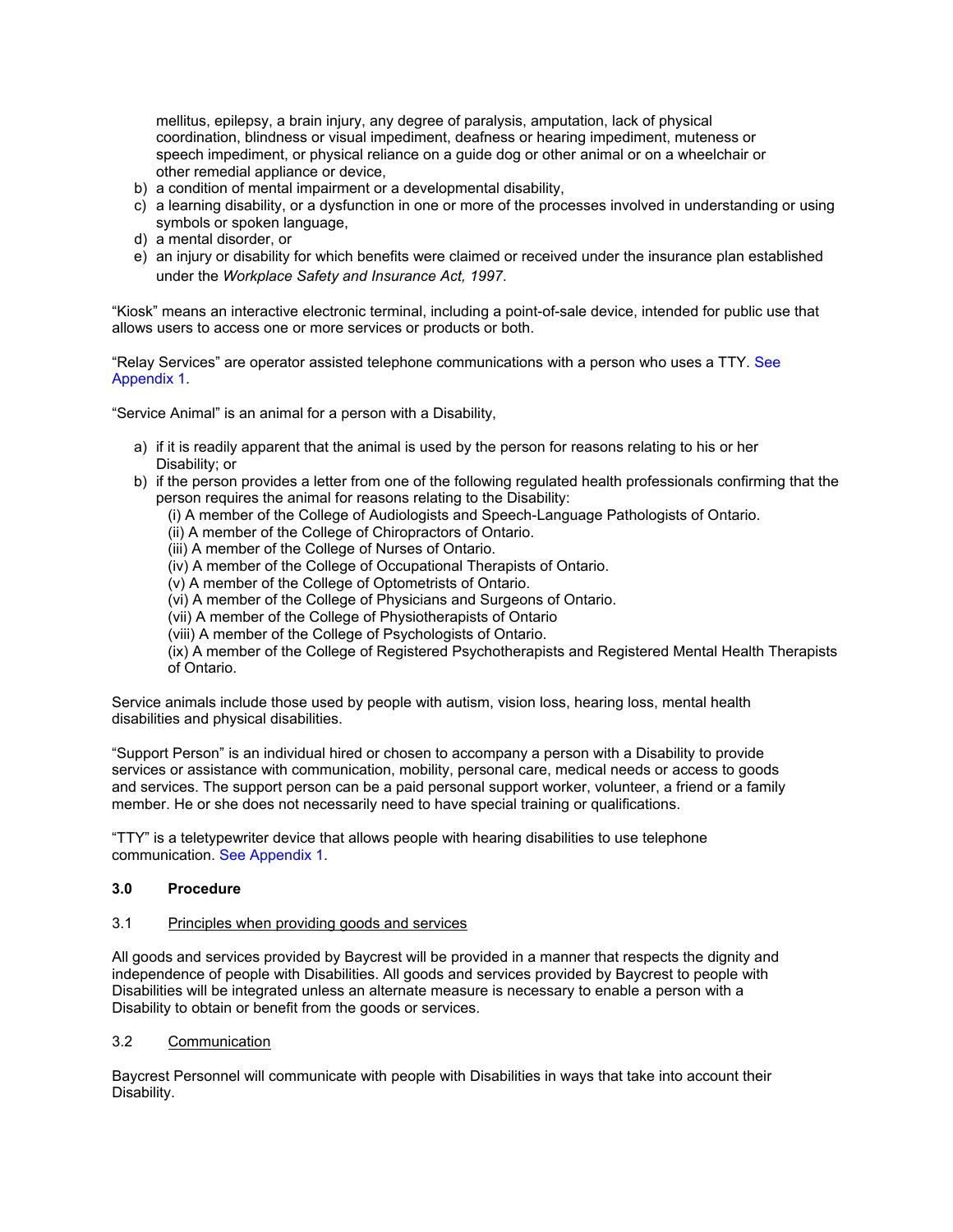#### 3.3 Telephone Services

Baycrest is committed to providing fully accessible telephone services to its Customers. Baycrest will offer to communicate with Customers by alternate means such as e-mail, TTY or Relay Services if telephone communication is not suitable to their communication needs or is not available. Refer to Appendix 1 for information on TTY and Relay Services.

### 3.4 Assistive Devices

Baycrest is committed to serving Customers who use Assistive Devices to obtain, use or benefit from its goods and services. Customers have the right to use their own personal Assistive Devices while accessing the goods or services provided by Baycrest.

Baycrest Personnel will have knowledge of the Assistive Devices available at Baycrest and have access to Baycrest Personnel with knowledge of appropriate use of the device (refer to Appendix 1 for the list of Baycrest contacts). The following Assistive Devices are available at Baycrest for Customers (refer to Appendix 1 for additional information on Assistive Devices):

• Courtesy wheelchairs available at all main entrances for persons who require assistance with walking.

Assistive listening devices (PockeTalkers) [Refer to Loaner PockeTalker Policy].

- Voice amplifiers and communication boards.
- Amplifiers on all public telephones (pay phones, taxi phones and information phones).
- TTY payphone located outside the hospital cafeteria.
- Hospital Clients are provided with TV pillow speakers for improved access to TVs.
- Common area televisions used throughout Baycrest are programmed to include closed captioning as the standard option.
- Wellness Centre computers (audio output) have amplifying headphones.
- The Anne & Louis Pritzker Wellness Library contains a range of written and audiovisual health–related materials as well as a large screen/font computer, closed captioning TV and a modified telephone to enable user-friendly access to health information.
- Provision of sign language interpreters where necessary for effective communication in the delivery of medical care and service [Refer to Sign Language Interpreter Services Policy].
- Client lifts (both portable and ceiling mounted) in Client rooms and throughout Client care areas.
- Client information materials can be made available in "aphasia friendly" format (large font, pictures, etc.).
- Baycrest Personnel use "supported conversation" techniques (pictures, written key words, etc.) to enhance communication.
- Elevators in Baycrest Hospital and the Apotex have been modified so one car in each bank stops on all floors automatically as a Sabbath feature. This feature is also programmed on one hospital elevator each day for Customers who experience difficulty operating elevators.
- Wheelchair accessible shuttle buses used throughout the campus grounds to connect buildings.

### 3.5 Service Animals

Baycrest is committed to welcoming Customers who are accompanied by a Service Animal on the parts of its premises that are open to the public and other third parties. A Service Animal is to be afforded access to all places the public is invited when accompanying their human partner. Service Animals are allowed in areas of a food premises (i.e. the hospital cafeteria and the W.A. Café) where food is served, sold or offered for sale, but are not permitted in areas where food is manufactured, processed, or prepared.

A Service Animal is not a pet; it is a working animal. All Baycrest Personnel:

- are not to separate or attempt to separate a Customer from his or her Service Animal without the owner's consent;
- are not to touch a Service Animal or the person it assists, without permission;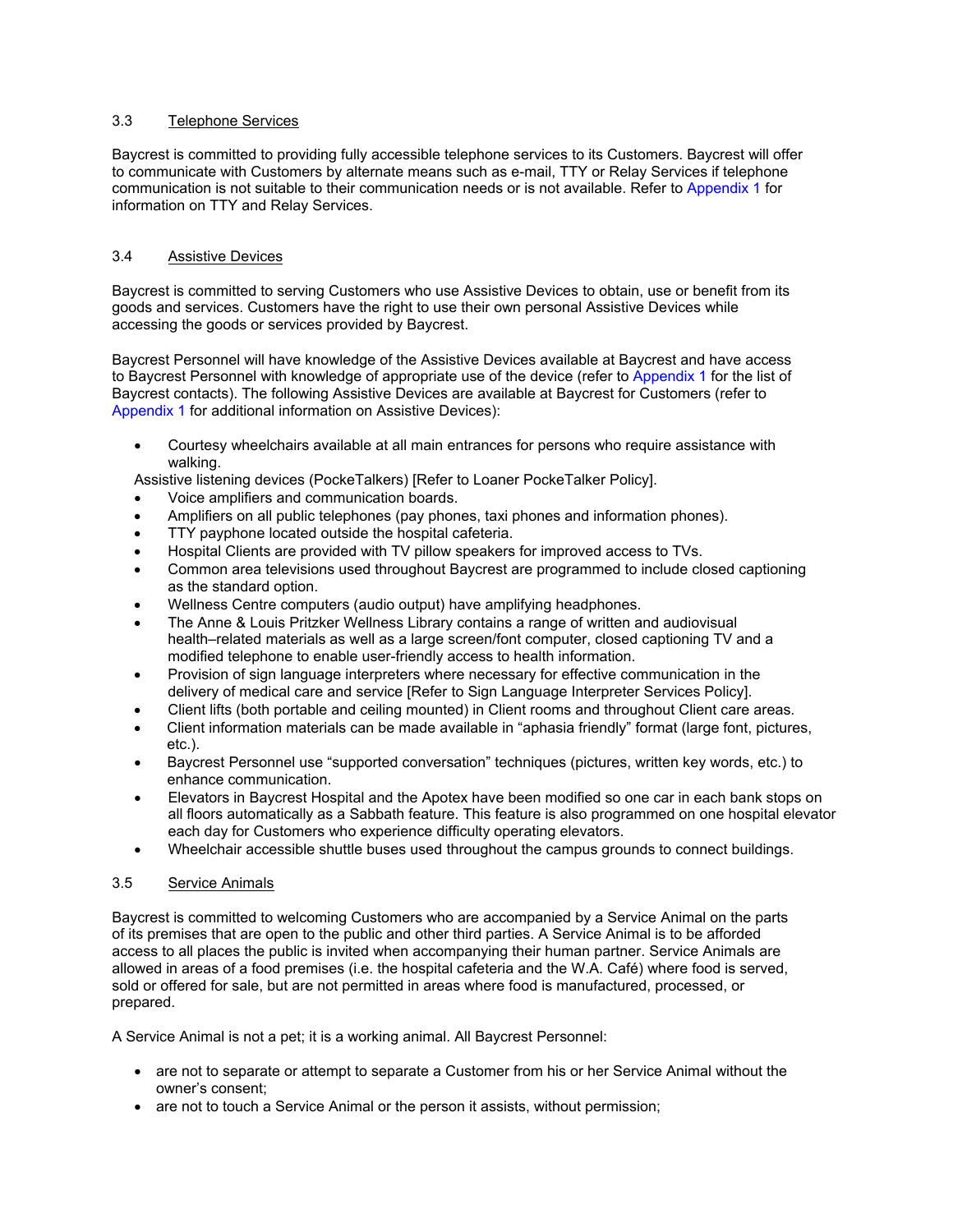- are not to feed a Service Animal as it may have specific dietary requirements or may become ill from unusual food or food at an unexpected time;
- are not to deliberately startle a Service Animal;
- are not to provide care for the Service Animal while performing their professional health related responsibilities. This care includes, but is not limited to feeding, toileting, exercising and interacting. Note: If Baycrest Personnel volunteer to assist the Customer to care for the Service Animal during their off duty hours, they do so at their own risk and liability. This excludes responsibilities that are delegated by their supervisor in emergency situations.

If any Baycrest Personnel or Customer sustains an injury from a Service Animal, a safety report must be completed detailing the name of the injured, circumstances, and nature of injury. For all incidents, a report must be made in the Safety Event Reporting System which is accessible on the Baycrest intranet. Employees with such injuries must report to the Occupational Health and Safety Department. All bites should be reported to Toronto Public Health (during business hours 8:30 a.m. to 4:30 p.m., Monday to Friday – to Toronto Public Health's Health Connection line at 416-338-7600; after hours 416-690-2142).

### 3.6 Support Persons

Baycrest is committed to welcoming Customers who are accompanied by a Support Person. Any Customer who is accompanied by a Support Person will be allowed to enter Baycrest's premises with his or her Support Person. At no time will a Customer who is accompanied by a Support Person be prevented from having access to his or her Support Person while on Baycrest's premises.

Fees are not usually charged for Support Persons to accompany a Customer in a Baycrest program. Customers will be informed in advance, by a posted notice, if a fee will be charged.

Baycrest may require a person with a disability to be accompanied by a support person but only if, after consulting with the person with a disability and considering the available evidence, Baycrest determines that: (a) a support person is necessary to protect the health or safety of the person with a disability or the health or safety of others; and

(b) there is no other reasonable way to protect the health or safety of the person with a disability and the health or safety of others.

If Baycrest requires a Customer to have a support person in order to attend a Baycrest program, Baycrest will waive payment of the fee, if any.

### 3.7 Notice of Temporary Disruption

Baycrest will provide Customers with notice in the event of a planned or unexpected disruption in the facilities or services usually used by people with Disabilities. This notice will include information about the reason for the disruption, its anticipated duration, and a description of alternative facilities or services, if available.

### 3.8 Training for Baycrest Personnel

Baycrest shall ensure that training is provided to (i) all Baycrest Personnel; (ii) every person who participates in developing Baycrest's policies; and (iii) every other person who provides goods, services or facilities on behalf of Baycrest.

Training for new employees, including new members of the active medical staff, will be provided within the two weeks after they commence their duties.

Training for new volunteers will be provided before they commence their duties.

Training for contractors, students, and members of the medical staff who are not active medical staff will be provided as soon as practicable after the person is assigned his or her applicable duties.

Training will include the following:

• the purpose of the *Accessibility for Ontarians with Disabilities Act, 2005* and the requirements of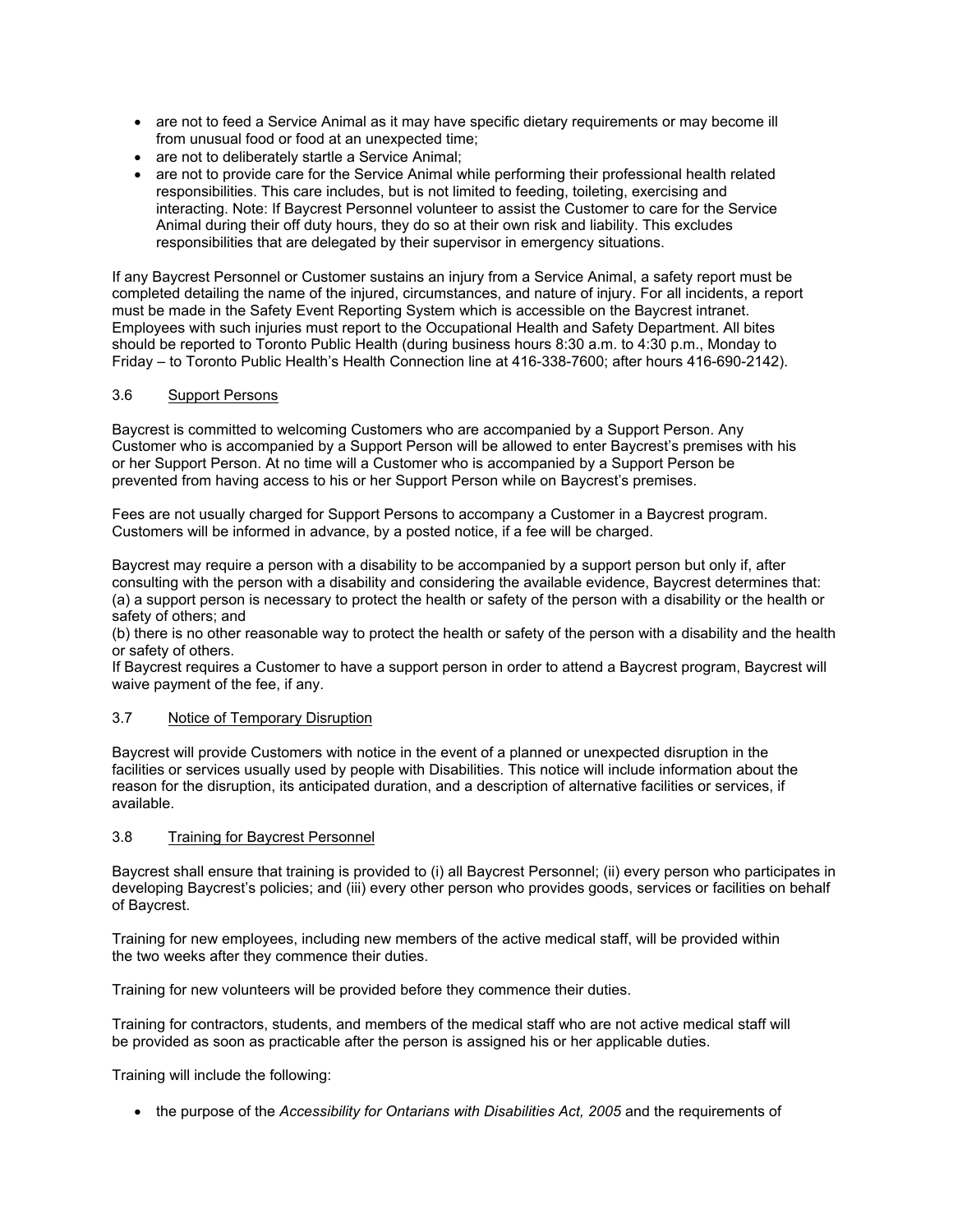the *Integrated Accessibility Standards Regulation* (including the *Human Rights Code* as it relates to people with disabilities);

- how to interact and communicate with people with various types of Disabilities;
- how to interact with people with Disabilities who use an assistive device or require the assistance of a Service Animal or a Support Person;
- how to access an in-house resource on how to use the equipment or devices available on Baycrest's premises or otherwise provided by Baycrest that may help with the provision of goods or services to a person with a Disability;
- what to do if a person with a Disability is having difficulty in accessing Baycrest's goods and services; and
- Baycrest's policies, practices and procedures relating to the *Integrated Accessibility Standards Regulation (including the Customer Service Standards).*

Baycrest Personnel will be trained on policies, practices and procedures that affect the way goods and services are provided to people with Disabilities. Baycrest Personnel will also be trained on an ongoing basis when changes are made to these policies, practices and procedures. Training will be provided in a way that best suits the duties of Baycrest Personnel.

#### 3.9 Feedback Process

The process for responding to feedback on how Baycrest provides goods or services to people with Disabilities is as follows.

Clients, the families and visitors of Clients and Baycrest Personnel may bring any questions or concerns directly to the Client's Program Director, Unit Director or to another member of the Client's care team. For other Customers, concerns may be directed to the Baycrest Personnel running a particular event or supervising the area attended by the Customer. Customers may provide their feedback in person, by telephone, in writing, by e-mail, or otherwise.

The Baycrest Personnel receiving the feedback shall ensure a response is made to the person providing the feedback. In addition, Customers may communicate complaints through the Resident's Advisory Council or Patient's Advisory Council, the Family Floor Groups, the Family Advisory Council, the Suggestion Boxes / Speak Your Mind forms or the Client Relations Officer.

Baycrest Personnel may provide feedback to their supervisor. If the concern requires further attention, Baycrest Personnel may contact the designated Director for the area. If further assistance with making feedback accessible is required, Baycrest Personnel may also contact Human Resources.

Feedback will be accepted and responded to in accessible formats and with communication supports upon request.

### 3.10 Emergency Preparedness

Emergency procedures, plans and public safety information are available upon request in accessible formats or with communication supports as soon as practicable. Baycrest also provides employees with individualized emergency response information when necessary.

#### 3.11 Procurement of Goods, Services, Facilities and Kiosks

Baycrest will incorporate accessibility criteria and features when procuring or acquiring goods, services, or facilities. Baycrest will incorporate accessibility features when designing or buying self-service kiosks.

#### 3.12 Accessible formats and communication supports

Upon request, Baycrest will provide or arrange to provide accessible formats and communication supports for persons with a Disability.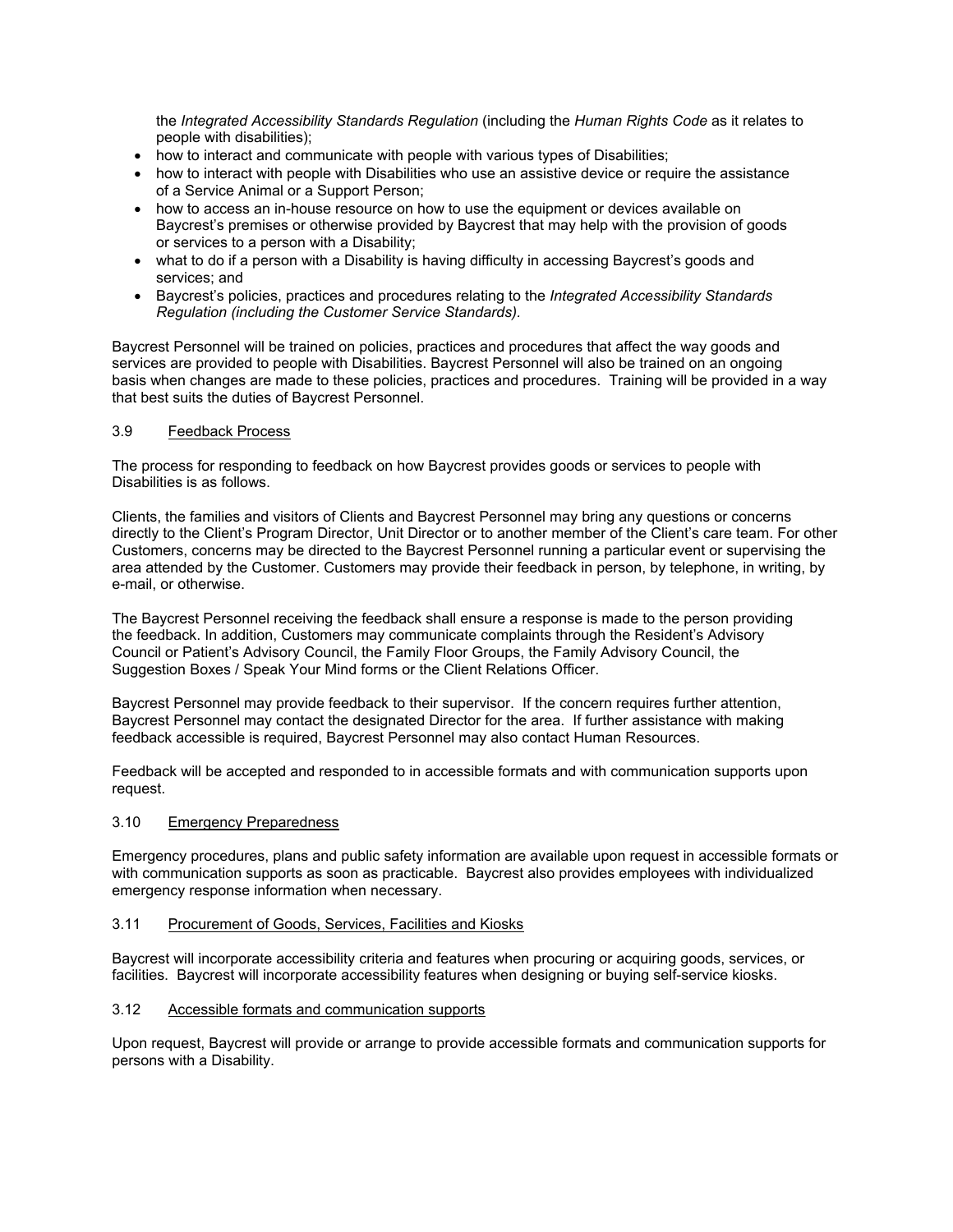#### 3.13 Accessible websites

Internet websites accessible to the public and web content controlled directly by Baycrest or through a contractual relationship that allows for modification will conform to the World Wide Web Content Accessibility Guidelines (WCAG) 2.0, at Level A and AA in accordance with the schedule set out in the *Integrated Accessibility Standards*.

### 3.14 Employment

Baycrest is committed to providing accessible employment practices that are in compliance with the AODA. Employees who require accommodation for a Disability during any stage of the recruitment process should notify Human Resources. For more information, see Baycrest's Promotions/Transfers and Job Postings Policy.

Baycrest is committed to providing meaningful transitions/modified work to employees who have sustained either a work related or non-work related injury or illness. For more information, see Baycrest's Work Accommodation/Transitional Work Program Policy.

Baycrest will take into account the accessibility needs of its employees with disabilities when providing career development, performance management and when considering redeployment.

#### 3.15 Design of Public Spaces

Baycrest will meet accessibility laws when building or making major changes to public spaces, including the following types of spaces:

- outdoor public eating areas like rest stops or picnic areas;
- outdoor paths of travel, like sidewalks, ramps, stairs, curb ramps, rest areas and accessible pedestrian symbols;
- on-street and off-street parking; and
- service counters, fixed queuing lines and waiting areas.

Baycrest will put procedures in place to prevent service disruptions to the accessible parts of our public spaces.

#### 3.16 Multi-year accessibility plan

Baycrest implements and maintains a multi-year accessibility plan which outlines Baycrest's strategy to prevent and remove barriers to accessibility.

#### 3.17 Modifications to this policy

Baycrest is committed to developing policies that respect and promote the dignity and independence of people with Disabilities. Therefore, no change will be made to this policy before considering the impact on people with Disabilities.

### **4.0 Cross Reference Policies/Documents**

Core Curriculum Policy Loaner PockeTalker Policy Promotions/Transfers and Job Postings Sign Language Interpreter Services for Audiology Clients Work Accommodation/Transitional Work Program

### **5.0 Appendices/Links**

Appendix 1 - Additional Information Regarding Assistive Devices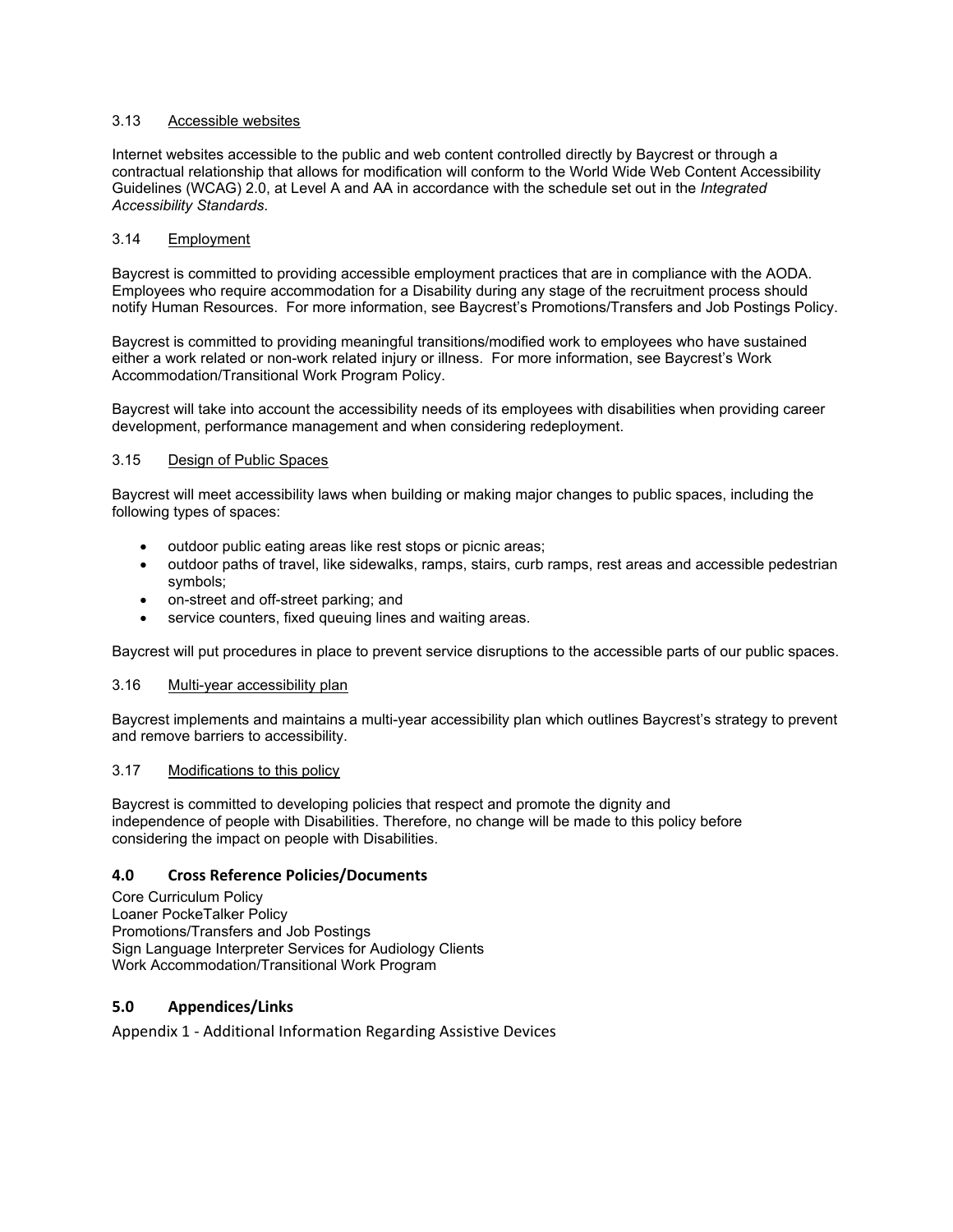### **APPENDIX 1 ADDITIONAL INFORMATION REGARDING ASSISTIVE DEVICES**

### **HEARING DEVICES**

#### **Closed Captioning**

Closed captioning is a system that displays text on a television or video screen to provide additional or interpretive information to viewers (particularly those with hearing disabilities). Closed captions typically display a transcription of the audio portion of a program as it occurs (either verbatim or in edited form), sometimes including non-speech elements.

#### **PockeTalkers**



The PocketTalker is an easy-to-use portable amplifier that can improve the ability of hard of hearing clients to communicate in difficult listening situations; for one-on-one conversations, listening in restaurants, in the car and any place where background noise and distance from the speaker is a problem.

#### **TTY and Bell Relay Services**

A teletypewriter (TTY) is a device that allows users to send typed messages across phone lines. Many people who are deaf, oral deaf, deafened, hard of hearing or deafblind use TTYs to call other individuals. This device generally has a keyboard and a display that lets the user send and receive typed messages over telephone lines. People who are deafblind may use an additional large print or Braille display to read the typed messages.

A stand-alone TTY must communicate with another TTY. TTY users can directly call other TTY numbers or they can call a Relay Service. The Bell Relay Service number is 1-800-855-0511. The Relay Service operator will receive the message on a TTY and relay the messages, by standard phone, to a person who does not have a TTY. A standard phone user can also place a call through the Relay Service operator to a TTY user.

### **AUGMENTATIVE & ALTERNATIVE COMMUNICATION: AAC – SPEECH & LANGUAGE DEVICES**

### **Communication Board**